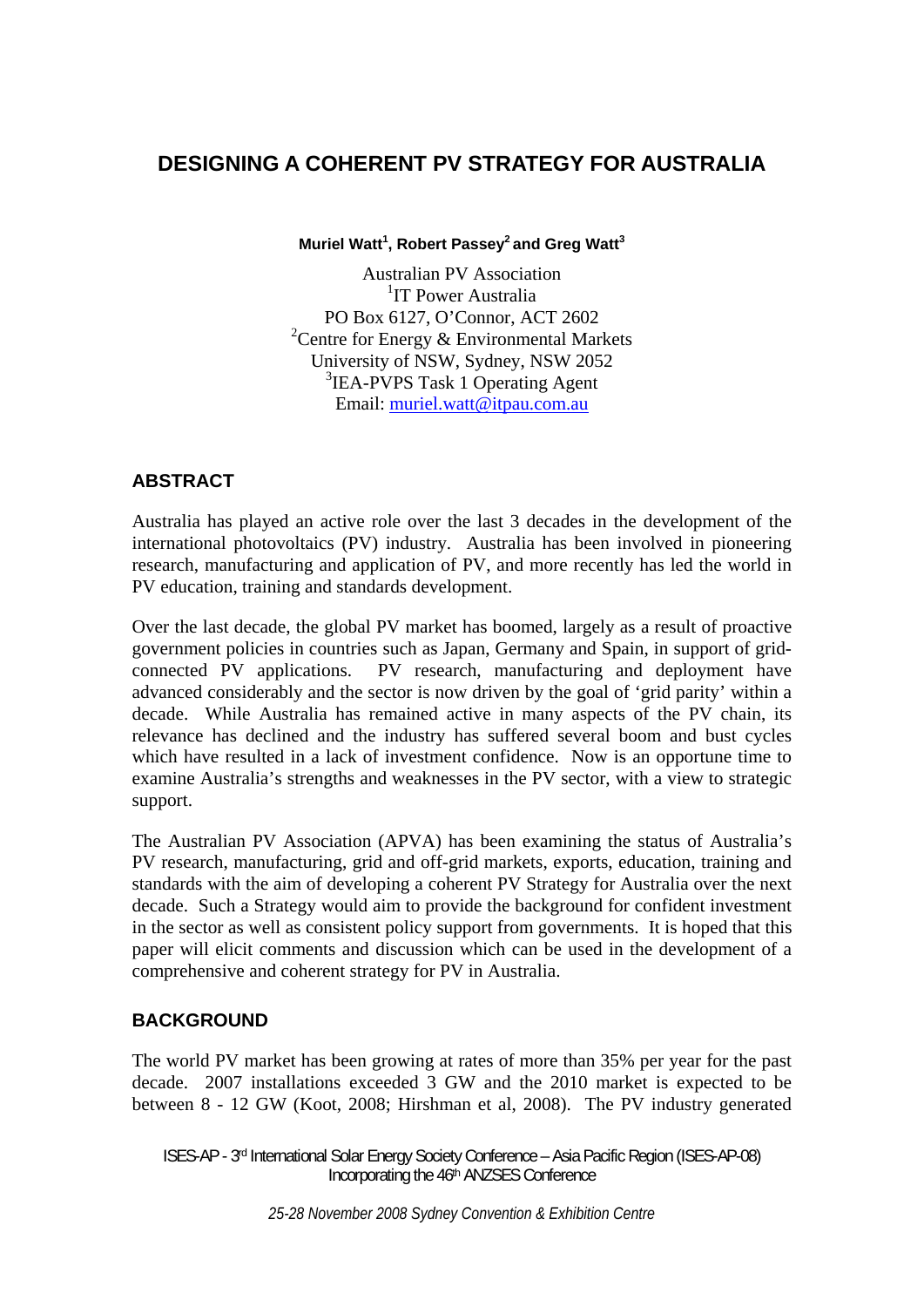US\$17.2 billion in global revenues in 2007 (Marketbuzz, 2008:). With a large increase in manufacturing capacity and continued improvements in efficiency and production costs, grid parity is expected to begin to be reached in many markets from 2010 (Koon, 2008). This will transform the market from one dependent on government support policies to one driven by customers seeking long term electricity price certainty. The International Energy Agency's *Scenarios and Strategies to 2050* identifies PV as a significant player in the longer term, if strong greenhouse gas reduction targets are set, with the Blue Map scenario including 1400 GW of PV generating 3000 TWh of electricity by  $2050 \approx 300$  times the current production volume) (IEA, 2008). The European PV Industries Association is claiming that 12% of Europe's electricity demand in 2020 could be met by PV electricity, if grid parity is reached in all European countries over the period from 2010 to 2020 (EPIA, 2008).

The global industry is maturing fast, with strong competition and the likelihood of price reductions and industry consolidation over coming years, as supply from the many new manufacturing facilities begins to outstrip demand. At present there are more than 100 cell manufacturers, 300 module manufacturers and 80 thin film manufacturers around the world (Koot, 2008; Hirshman et al, 2008), with a growing number in the Asia-Pacific region, including China, India, Korea, Taiwan, Philippines, Malaysia and Singapore. Plant sizes are increasing from the present norm of around 50 MW/yr to plans for  $0.5 - 1$  GW/yr plants by 2010 (Koot, 2008). Thin film products are finally beginning to make market inroads and are expected to increase both market share and price pressure from now on.

In Australia, the PV industry remains relatively immature and dependent on short term, complex government support that only targets residential users or remote locations. There is now only one PV panel manufacturer. The off-grid market remains important for Australia, although many remote telecommunication links are already PV-powered and new projects provide lumpy rather than consistent markets. High diesel prices have increased interest in PV, but the up-front cost compared with diesel generators remains a difficulty. In the grid market, PV remains a relatively high upfront cost product that competes with the low ongoing cost of Australia's predominantly coal-derived electricity. PV products are generally only available through specialist operators, whereas fossil-fuel electricity is provided as the default. The renewable electricity target of 9,500 GWh by 2010 has not been a strong driver for PV, although the increased target of 20% by 2020 may prove more useful as PV prices fall and if localized resource constraints limit other renewable options. Despite approved standards and grid connection guidelines for PV, there remain complex local and State government installation requirements and varying electricity network connection costs which impose disproportionately large extra project costs for small PV systems.

Nevertheless, Australia has retained an active PV research presence, has developed some infrastructure to support both grid and off-grid markets, is facing increasing electricity costs in many jurisdictions for a variety of reasons and has an excellent solar resource base. Therefore, PV remains a potentially significant electricity technology for Australia in the long term. Yet there appears to be little coherence to the various PV development efforts, which capitalises on our strengths, ensures Australia continues to

ISES-AP - 3rd International Solar Energy Society Conference – Asia Pacific Region (ISES-AP-08) Incorporating the 46th ANZSES Conference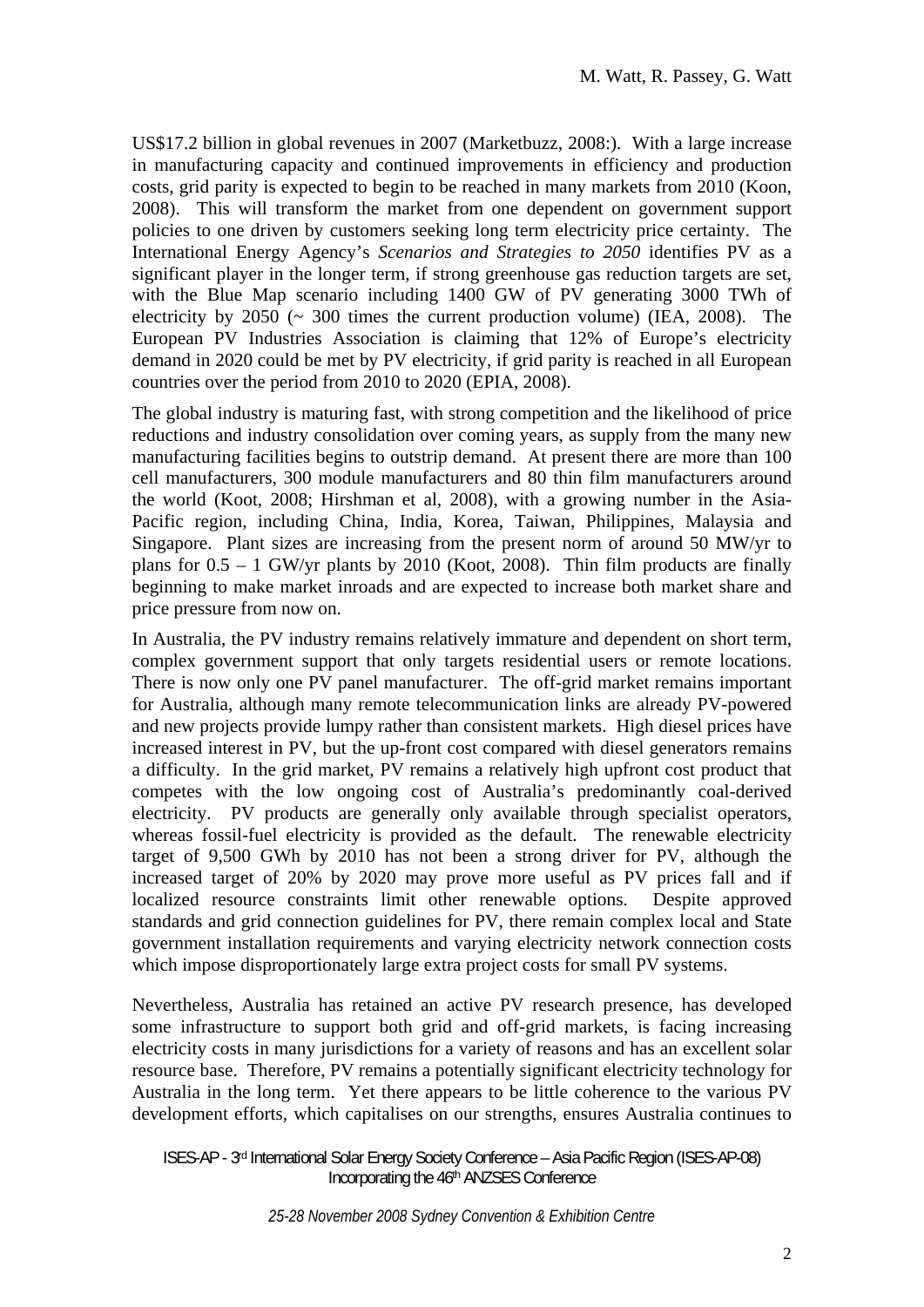play a role on the world PV stage, and provides the necessary infrastructure locally to make best use of the technology.

# **AUSTRALIAN PV RESEARCH**

Photovoltaics research and development is undertaken across a range of university, government and industry facilities. University research groups undertake both fundamental device research and applied industry-oriented R&D, while industry-based and collaborative research involves PV manufacturing processes and PV systems. Nevertheless, systems based research is notably neglected in Australia, and we have failed to capitalise on the international lead we had from our early PV deployment in both off-grid and grid applications.

The new Australian Solar Institute (ASI), to be established by the Australian Government, promises funding of \$100 million over 4 years for solar PV and solar thermal electric research. This could represent a doubling of current PV research funding and is a welcome initiative, although it compares with annual budgets for PV alone in the US of  $\sim$  \$200m, Germany  $\sim$  \$80m and Japan  $\sim$  \$50m (PVPS, 2008). The guidelines are now under development, and it appears that the Institute will continue to fund the current research programs described below and hopefully also more systems– based, market and policy research.

## **University Research**

The *Photovoltaics Centre of Excellence, University of NSW* undertakes research in three interlinked strands aimed at near-term "first-generation" product based on silicon wafers, medium-term "second-generation" thin-film cell technology and long-term "thirdgeneration" solar cells with both high-efficiency and thin-film.

*The Centre for Sustainable Energy Systems, Australian National University* undertakes both fundamental and industrially oriented research into solar thermal, PV and hybrid technologies including large-scale linear and paraboloidal dish concentrator systems, and smaller residential 'microconcentrator' systems. The Centre's PV research is focused on Si technologies, physical properties and processing of Si cells, including ultrathin efficient slivers and other elongated cells.

*Murdoch University* has an amorphous silicon research group, investigating improved cell designs, using a combination of nanocrystalline and amorphous silicon alloys, and improved methods of producing solar grade silicon directly from metallurgical grade material. Murdoch University also hosts the *Research Institute for Sustainable Energy (RISE)*, which in turn runs *ResLab*, a renewable energy test and standards centre. RISE is involved in PV module testing, PV-based remote area power supply system modelling and development and PV standards development and verification.

The *University of Melbourne*, with partners Monash University, Securency, BP Solar, Merck, Blue Scope Steel, and NanoVic, is undertaking research into organic "plastic" PV cells with the possibility of producing flexible solar cells, or coatings that function

ISES-AP - 3rd International Solar Energy Society Conference – Asia Pacific Region (ISES-AP-08) Incorporating the 46th ANZSES Conference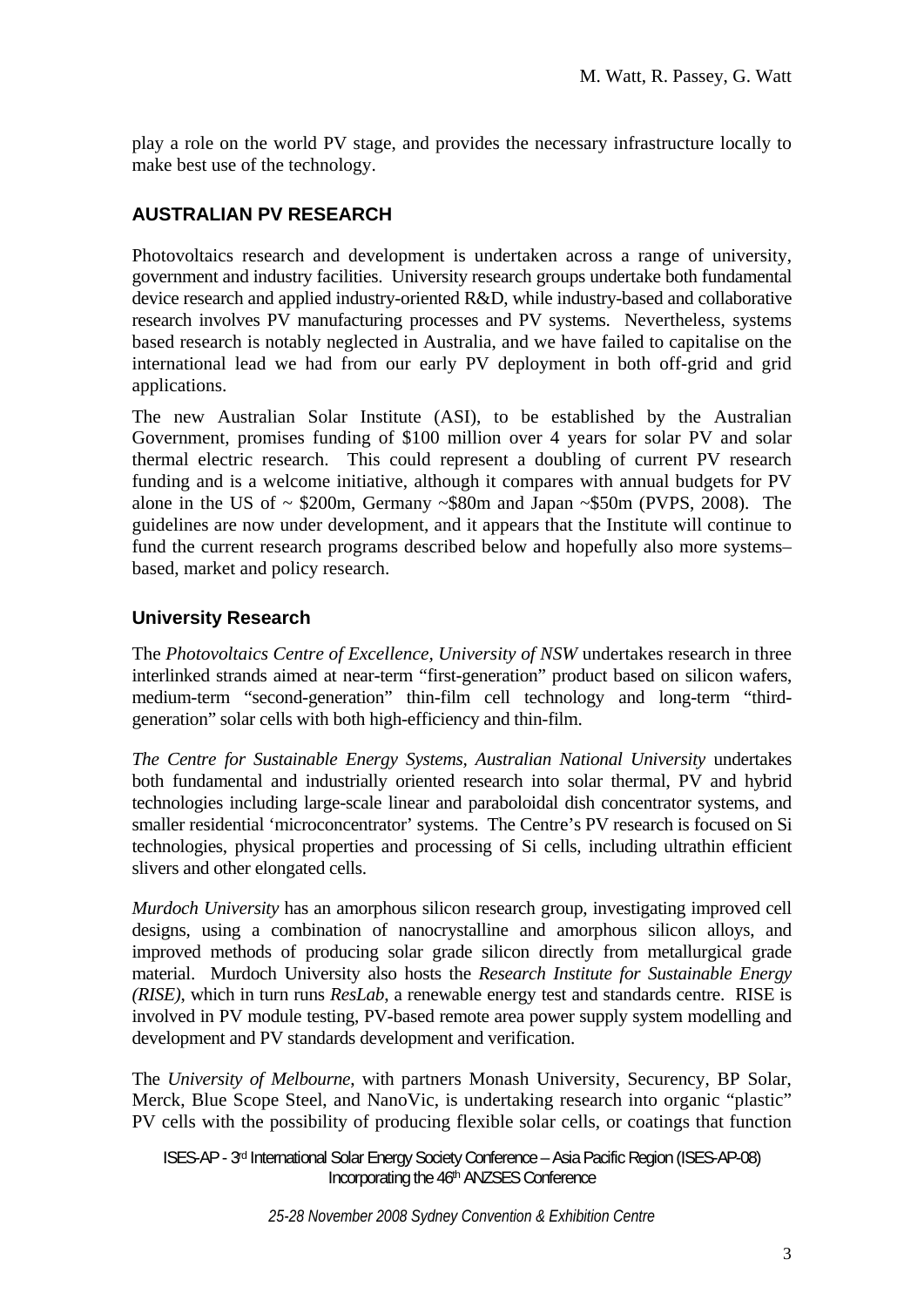as sunlight harvesting paints on roofs or as an integral part of fabrics. The *Universities of Wollongong*, *Sydney* and the *Queensland University of Technology* (partnered with Dyesol) all host research into aspects of organic and dye solar cells.

The *Commonwealth Scientific and Industrial Research Organisation* has a growing research programme in organic photovoltaics, with expertise in synthesis of lightharvesting molecular materials, organic device fabrication and characterisation of photovoltaic performance. It is working in collaboration with the Melbourne University-based team described above, as well as with international partners as part of the International Consortium for Organic Solar Cells.

*Curtin University* and the *University of Tasmania* undertake PV systems research, focussing on central and diesel grid integration.

# **Industry Research**

*Origin Energy* is developing the SLIVER technology, based on research at ANU. A 75W Sliver panel produced on the pilot manufacturing line in South Australia has been IEC certified by TUV in Germany. In-house testing has demonstrated the robustness of the unique module architecture to various tests, including thermal cycling and damp heat.

*BP Solar* is refining its existing cell manufacturing processes to achieve significant yield increases from available silicon, which will reduce manufacturing costs, increase competitiveness for the Australian BP Solar business and make more efficient use of resources.

*Solar Systems* continues development of its PV concentrator technology, focussing on higher efficiencies, better mirror technology, reduced losses, improved manufacturing processes, operational reliability and control, and data acquisition during operation. Silicon-based cells have been replaced by multi-junction III-V photovoltaic cells, increasing output by more than 50%. The company is now developing technology for a 142 MW heliostat PV system to be installed in 2009.

*CSG Solar* continues research at its Botany laboratories in Sydney on Crystalline Silicon on Glass, a thin film PV technology based on initial research from the University of NSW, which is now manufactured in Germany.

*Dyesol* is the industrial research hub for the world's network of researchers into Dye Solar Cell (DSC) technology. Dyesol researches, develops and manufactures DSC materials and components, including nanoparticulate pastes and dyes, as well as equipment specifically designed to research and manufacture DSC.

Three cell manufacturing start-ups - Solarcell Technologies, Spark Solar Australia and Regency Media – continue this approach to innovation. *Spark Solar Australia* aims to develop a new cell design (the Angled Buried Contact (ABC) cell invented in Australia) and in parallel manufacture and export world-class screen printed cells, with an initial capacity of 30MW per year. They are also involved in research with the ANU and GP

ISES-AP - 3rd International Solar Energy Society Conference – Asia Pacific Region (ISES-AP-08) Incorporating the 46th ANZSES Conference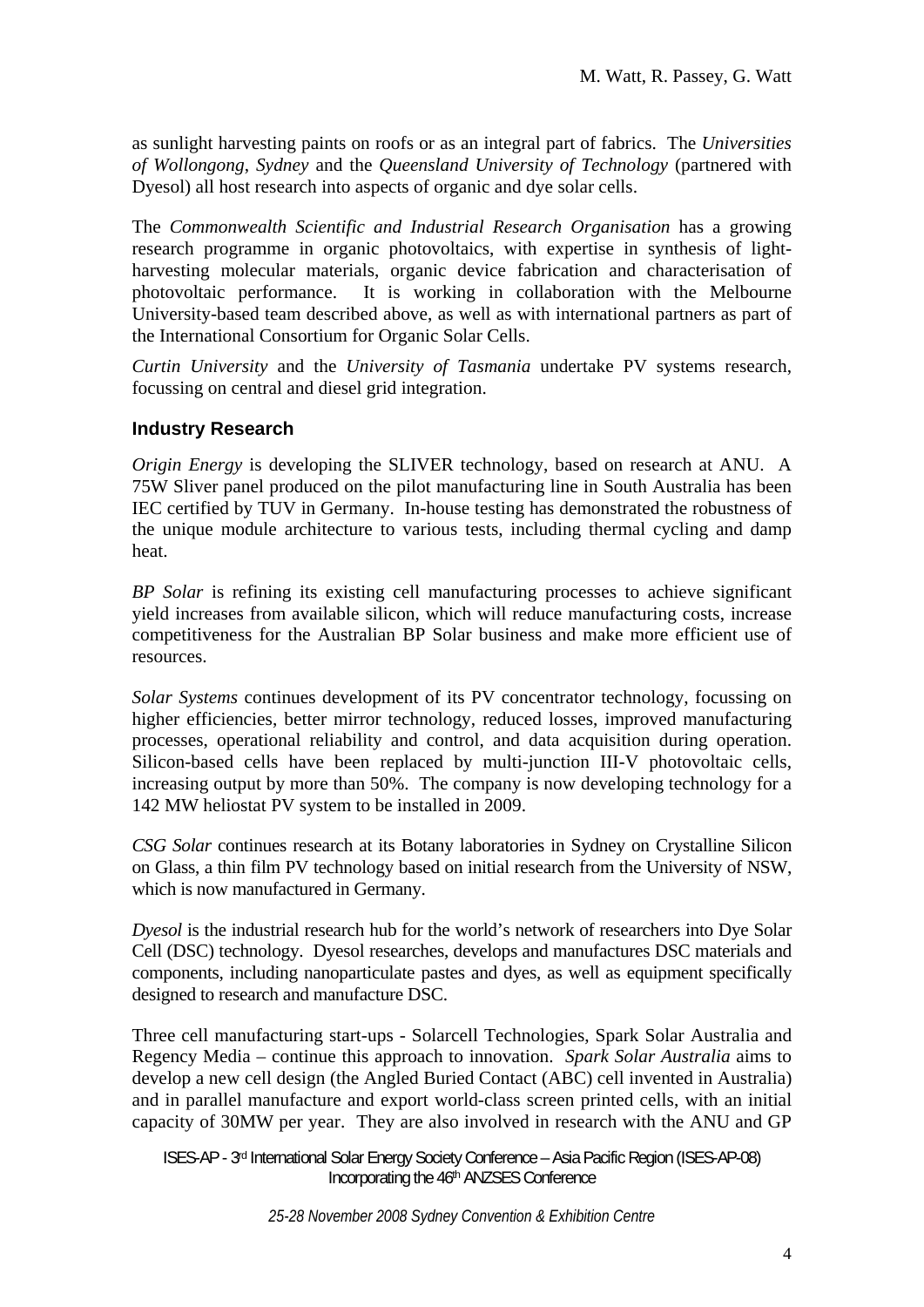Solar to achieve improved surface passivation of high efficiency cells.

## **PV MANUFACTURING**

PV production worldwide grew an average of 44% per year between 1999 and 2007, from 202 MW to 4.28 GW (Hirshman et al, 2008). Australian production in 1999 was 7 MW (3.5% of global production) and in 2007 it was 36 MW (0.8%) (derived from Watt, 2000; Watt, 2008 and Hirshman et al, 2008). Manufacturing is now dominated by Q-Cells, Germany, Sharp, Japan and Suntech, China, with others also growing rapidly (ibid).

BP Solar is currently the only module manufacturer in Australia (with a module capacity of 10MW/yr). They also produce their own cells from imported wafers (with a maximum capacity of 50MW/yr). Solar Systems manufactures its own concentrator PV systems using imported cells, and is in the process of setting up cell manufacture in Victoria. Origin Energy currently manufactures SLIVER cell technology on a pilot scale, and there are currently three potential cell manufacturing start-ups: Solarcell Technologies, Spark Solar Australia and Regency Media. Queanbeyan based research and manufacturing company, Dyesol, already supplies materials to the international dye solar cell market.

There are a number of Australian manufacturers of inverters, battery charge controllers and inverter/chargers, particularly catering for the off-grid system market, including Selectronics, Plasmatronics and Latronics. Some of these manufacturers also supply inverters suitable for grid connection. Although some battery components are made in Australia, only a few companies manufacture complete solar batteries.

There has been no strategic plan in Australia for PV manufacturing, although there has been intermittent support over the past decade or so for commercialization. This contrasts with significant international efforts to encourage local manufacture, often at the State level. The market support for PV via the *Solar Homes and Communities* grants (previously the PV Rebate Program), the *Remote Renewable Power Generation Program* (RRPGP) and more recently the *Solar Cities* and *Solar Schools* programs have seen PV market growth in Australia, but of mainly imported products. This leaves us vulnerable to exchange rate fluctuations and international pricing pressures.

### **THE AUSTRALIAN PV MARKET**

In 2007 the PV business in Australia was worth an estimated \$210m, with another \$81.6m in exports, while the value of imports was about \$100m. Direct employment attributed to PV in the different sectors of policy, R&D, manufacturing, distribution and installation is estimated to be around 1660 people (Watt, 2008).

By the end of 2007, over 82,400 kW of PV had been installed in Australia, with just over 12,000 kW of this in 2007, as shown in Figure 1. Grid-connected systems accounted for 52% of 2007 installations but just under 22% of cumulative installed

ISES-AP - 3rd International Solar Energy Society Conference – Asia Pacific Region (ISES-AP-08) Incorporating the 46th ANZSES Conference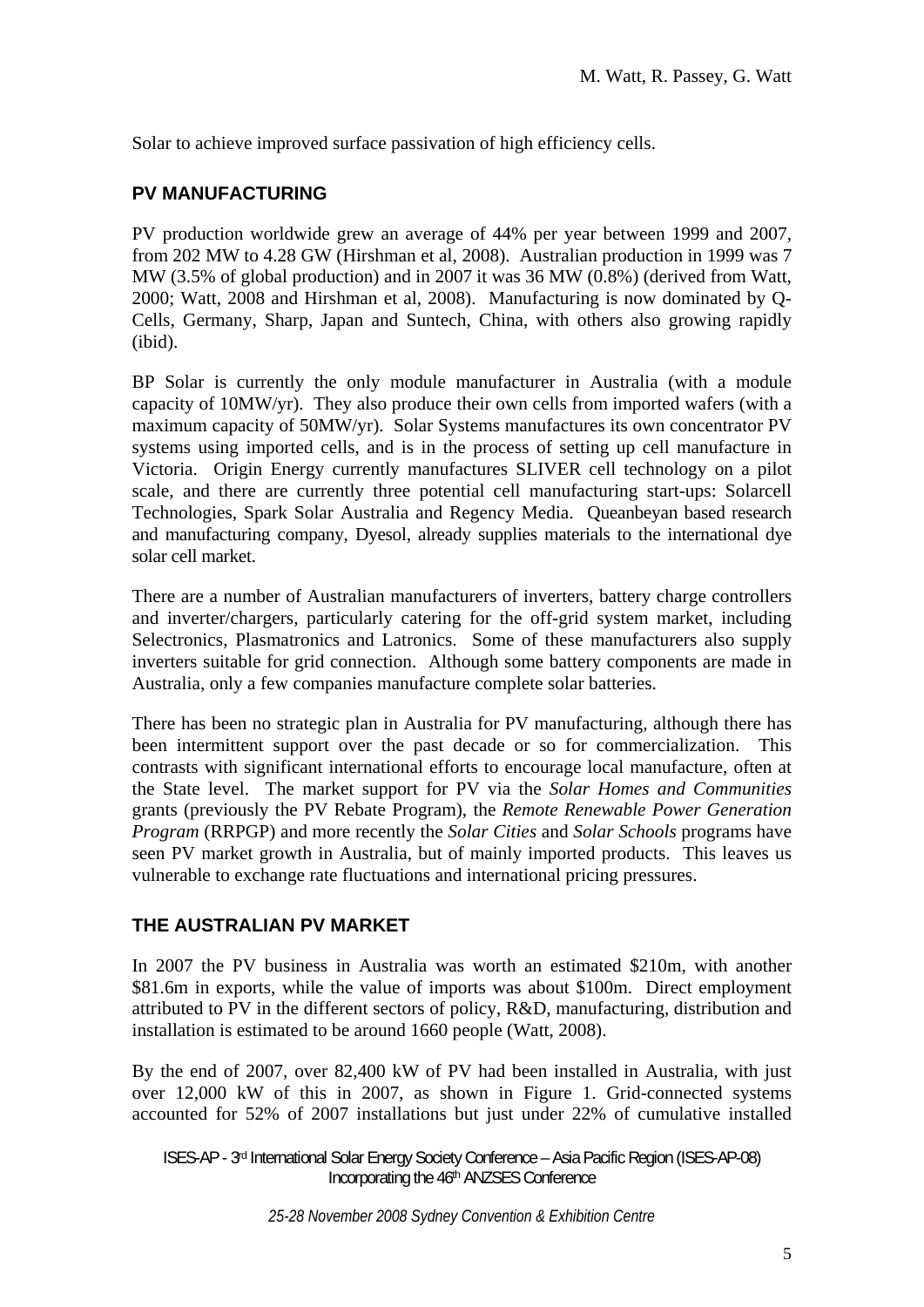capacity – reflecting the relatively recent increased focus of government policy on residential grid-connected PV (ibid).

Over their lifetime (assumed to be 20 years), these systems would produce about 2,400 GWh of electricity, avoiding the release of over 2,000 Mt of greenhouse gases (or about 3.75 years of Australia's total current greenhouse emissions). The off-grid systems would avoid the use of about 645 ML of diesel over their lifetimes – which has balance of trade, as well as greenhouse benefits, as Australia is a net importer of both crude oil and diesel.



# **The Grid-Connected PV Market**

The grid market is largely driven by government support programs. The most significant ones at present are the *Solar Homes and Communities Plan,* which has seen 19 MW of PV installed up to June (DEWHA, 2008) but is due to exhaust its funds this year due to the scheme's popularity, the *Solar Cities* program, which will create a useful driver for PV installations for the next year or two, and the *Solar Schools* program, which may see the installation of 20 MW of PV over the next 8 years. The majority of small PV systems installed create *Renewable Energy Certificates* (RECs) under the (*Mandatory) Renewable Energy Target* (MRET) scheme and some are registered under *GreenPower* programs, although many of these may have benefitted from the grant programs as well. No government programs have targeted the commercial sector, despite its high correlation of load to PV generation. Internationally, this sector has provided the system sizes, economies of scale and peak load benefits necessary to reduce prices and create significantly sized local PV businesses.

Further grant schemes are unlikely to be introduced, with the government indicating that they will work through the forum of the Council of Australian Governments to develop a consistent national approach to feed-in tariffs and, for renewable energy more generally, they intend to drive deployment through the expanded *Renewable Energy Target (RET),* the details of which are currently being developed, and the *Carbon Pollution Reduction Scheme (CPRS)*, which is to be introduced from 2010, but also with

ISES-AP - 3rd International Solar Energy Society Conference – Asia Pacific Region (ISES-AP-08) Incorporating the 46th ANZSES Conference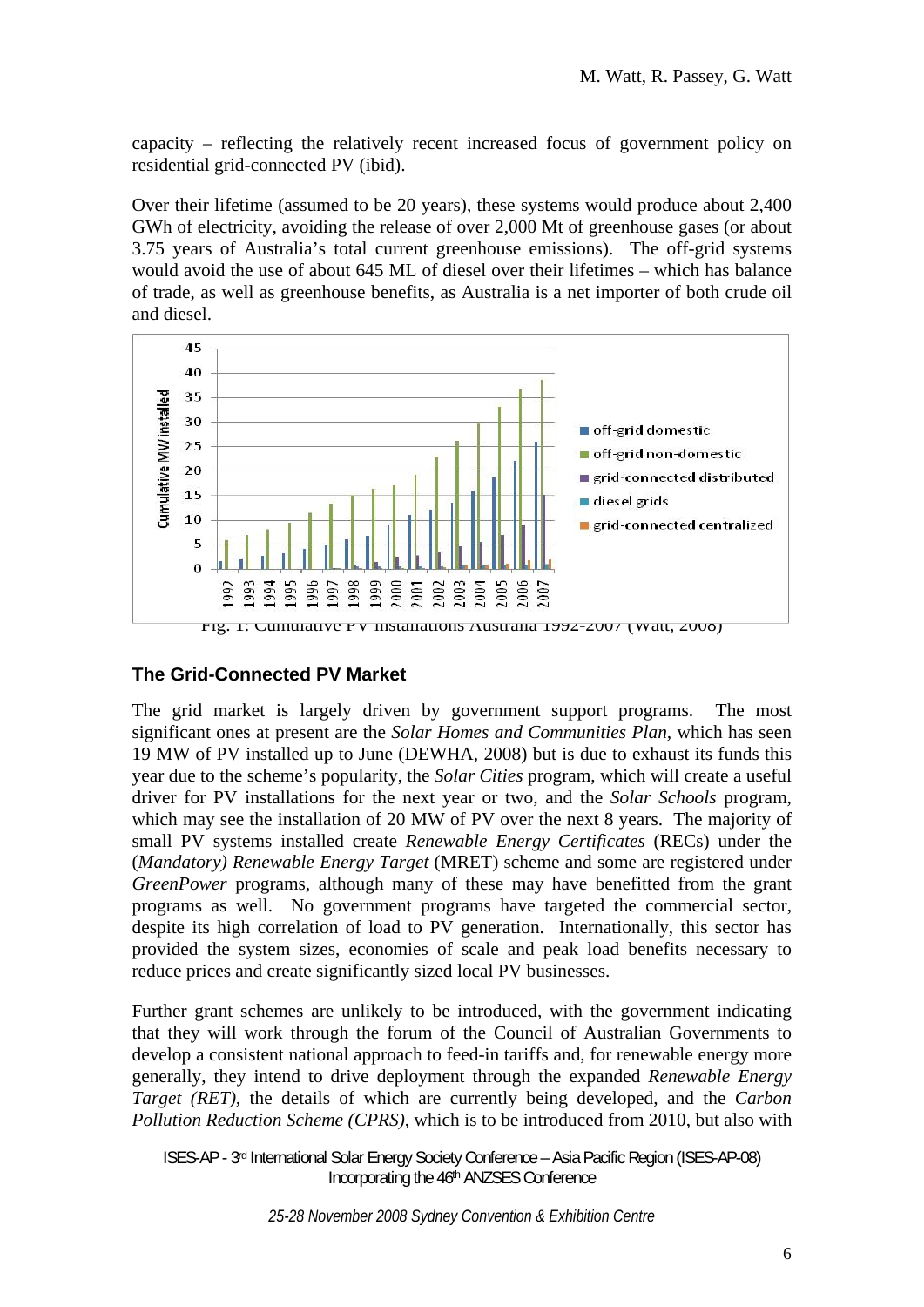details not yet decided. If the RET and the CPRS operate as anticipated, they will not provide a significant driver for PV in the short term. For these reasons, there has been increased interest in the so called *Feed-in Tariffs* (FiTs), to do in Australia what they have done internationally, which is to largely take over from grant based PV support.

Since FiTs are typically funded via electricity sales levies and are not linked to government budget and election cycles, they can provide longer-term, more consistent support, albeit via government regulation. The German Feed-in Law transformed the world's renewable energy markets, with high, long term, FiTs, which reduce over time, for total generation from a range of different technologies. The FiT was accompanied by valuable manufacturing support programs and Germany now leads the world in both production and deployment of PV, with an installed capacity of over 4 GW, more than 1,500 businesses and more than 42,000 people employed in the field (Koot, 2008; PVPS, 2008). The PV FiT costs German households an average of  $6.3$  per year (Frondel et al, 2008). Feed-in tariffs have now been introduced in 37 countries. Not all FiTs have had the same impact as the German one. Some have set MW capacity limits, which have very quickly been met, others have suffered from inadequate connection and approval processes, while in others the tariff, the time over which it is available or the system size limits, have not been sufficient to grow demand.

In Australia, MRET has provided a premium tariff for renewables but, since it has no portfolios, has largely assisted lower cost technologies, such as wind, hydro and solar water heating. The Commonwealth Government has indicated that it wishes the States to develop consistent PV feed-in tariffs across Australia. To date South Australia, Queensland and Victoria have implemented tariffs of 44, 44 and 60 c/kWh respectively for 20 years. However, these tariffs are on net exported electricity only. The ACT Government has announced a feed-in tariff on total generation with an initial rate of 3.88X the retail tariff, while the Alice Springs Solar City is offering total generation tariffs of 45c/kWh. All Australian FiTs are restricted to small systems, typically less than 2kW, thus eliminating larger commercial or community scale systems which might benefit from economies of scale or multiple investors. With projected REC prices of \$23-46/MWh (MMA, 2007), PV cost reductions of 6-10% per year (Rogol, 2008) and Australian electricity price increases of 5-10% per year (Hodge, 2008; QCA, 2008; IPART, 2007), grid connected PV systems are likely to start reaching grid parity within a decade. Thus, support for PV will only be required for a limited time – with it reducing the cost of electricity once it goes below parity.

The challenge facing us is to maintain and increase current production levels and deployment infrastructure over the next decade, so that Australia is in a position to benefit from the rapid uptake which is likely to follow grid parity. Without such a strategic approach, Australia will be largely reliant on imported product and would need to re-establish infrastructure and skills developed over the past decade, which will be lost in the interim if the grid market is not maintained. Ongoing deployment will also allow development of appropriate grid management strategies to maximise PV's impact on the electricity network as its level of penetration increases.

ISES-AP - 3rd International Solar Energy Society Conference – Asia Pacific Region (ISES-AP-08) Incorporating the 46th ANZSES Conference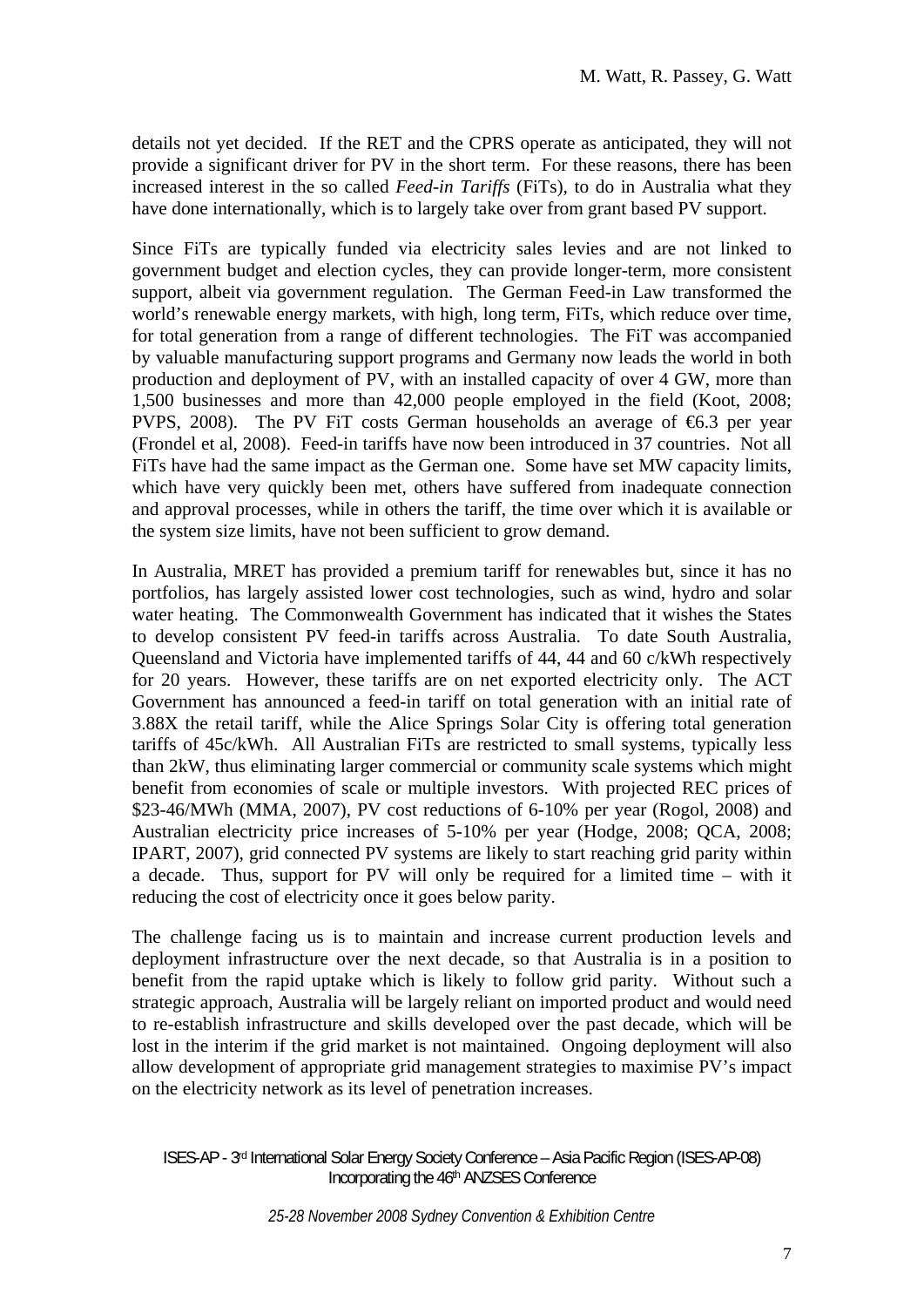## **The Off-Grid PV Market**

The largest installed capacity of PV in Australia is for off-grid industrial and agricultural applications. These include power systems for telecommunications, signalling, cathodic protection, water pumping and lighting. Significant markets also exist for off-grid residential and commercial power supplies and increasingly for fuel saving and peak load reduction on community diesel grid systems. Some of this market is supported by government grants through the RRPGP, which provides 50% of system costs with the aim of reducing diesel fuel use. There is also a market for recreational PV applications, for caravans, boats and off-road vehicles.

The Australian PV industry has historically shown strength in industrial innovation, providing solutions for different market requirements. This innovation was initially focused on the telecommunications network as well as on the power requirements of remote households, cattle stations and communities. The ongoing need for reliable power in remote locations has more recently seen innovations in large-scale concentrator PV systems as well as in water pumping applications.

To service the Australian off-grid market, the PV industry has developed very reliable systems, as well as distribution and installation networks. In addition to meeting customers' expectations, reliability is also driven by the high cost of travelling to remote systems for maintenance and repair. This has lead to the development of more reliable components and products that can be monitored remotely and are easy to repair on-site. These products must be suitable for hot deserts, colder regions of southern Australia and extremely humid conditions of the tropical north.

The off-grid market will remain important for PV in Australia, since little additional grid extension is likely and we have many extremely remote locations in need of reliable power. With an increased reliance on imported diesel, likely continued diesel price increases over the long term, as well as the constant problems of fuel delivery to remote locations, PV remains a sensible option. The cost-effectiveness of PV in the offgrid market is dependent not only on PV module prices, but also on balance of system prices, availability and reliability. This includes inverters, load management, batteries, and control systems which allow for automatic operation and interconnection of different energy technologies.

The robust nature of both systems and installation methodologies also gives Australian systems competitive advantage when installed in developing countries in particular, where climates can be harsh and application sites difficult to access. Australia has developed a small but important export industry for products, systems and expertise in the Asia-Pacific region, which is heavily reliant on diesel fuel. There is a large potential for this market to grow. However, competition for these markets is strong and Australia's relatively small companies cannot always compete for projects, whilst many are reliant on aid funding, which is often tied to the donor country. Nevertheless, Australia's expertise is well regarded and we are in a good position to provide the much needed on-going project support, including training services.

ISES-AP - 3rd International Solar Energy Society Conference – Asia Pacific Region (ISES-AP-08) Incorporating the 46th ANZSES Conference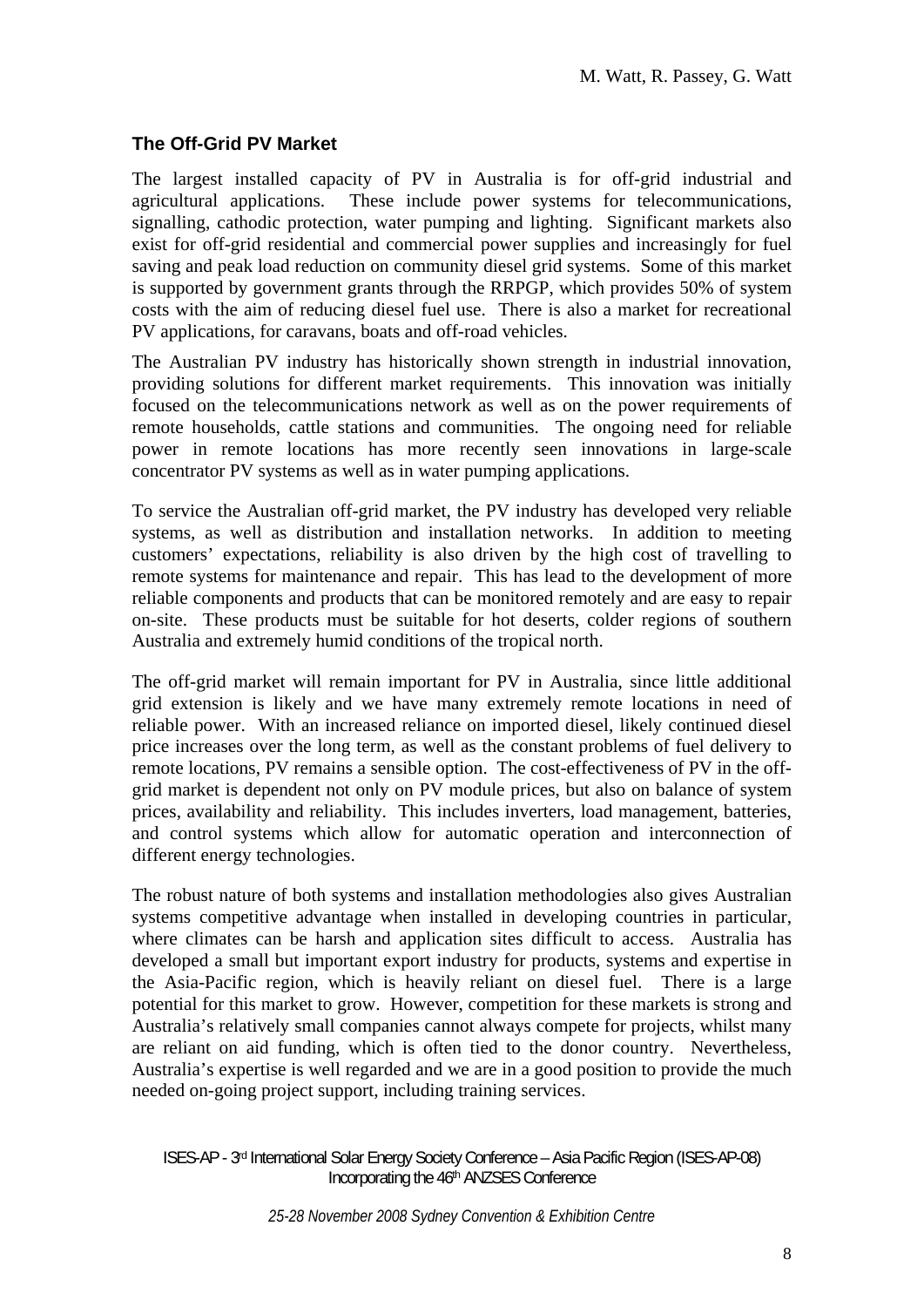RRPGP, including its subprograms of Bushlight, ResLab, water pumping and industry development, has provided an important stimulus for non-telecommunications PV applications in remote areas. The 50% subsidy it provides has still required remote area residents to find the other 50%, which has not always been easy. Nevertheless there will be a serious gap when this program finishes next year, particularly as Australia's reliance on imported diesel fuel increases.

## **PV EDUCATION AND TRAINING IN AUSTRALIA**

An appropriately skilled workforce is critical to the successful development of the PV market. Australia commenced the world's first PV Engineering degree at the University of NSW (UNSW) in 2000, followed by a Renewable Energy Engineering degree in 2003. Other institutions now also offer Renewable Energy Engineering degrees, as well as a range of undergraduate and postgraduate photovoltaics, renewable energy and climate change courses. Enrolments in these courses is increasing in line with community interest in renewable energy and climate change. Numbers have been further boosted from 2008 with students from China, India and Korea studying in Australia under the Asia-Pacific Partnership on Clean Development and Climate.

The electro-technology training package, which is followed by all technical colleges within Australia and relates to the curriculums and qualifications for the electrical trades, includes qualifications for renewable energy and units which can be taught within the electrical trades courses prior to obtaining their BCSE accreditation for designing and installing PV systems. By the end of 2007, 15 institutions, mostly technical and further education (TAFE) colleges, were offering courses, in response to the overwhelming demand. The number of accredited PV installers is now over 500, with 95% of these grid-connect accreditations, mostly licensed electricians. There is also considerable interest in the Grid-connect Design and Supervise accreditation pathway. One private company Global Sustainable Energy Solutions (GSES) has developed an on-line training course and a new training centre in Pambula NSW for conducting practical training sessions. GSES has also been helping to develop training centres and deliver a range of PV training courses in many developing countries for the last 8 years.

PV education and training is one of Australia's key strengths. In such a rapidly developing field, it requires consistent support to grow and to ensure services are up to date and available where they are needed.

# **PV STANDARDS AND TESTING IN AUSTRALIA**

Australia is actively involved in the local and international development of standards for PV modules and systems. This is a critically important factor in ensuring the public remains confident in the technology, its performance and its safety.

As the grid market develops and installers try to streamline procedures and installations to reduce costs, the varying local government, utility and State government requirements are becoming an increasing problem. Differences include the need for Development Applications in some local government areas, but not in others, different

ISES-AP - 3rd International Solar Energy Society Conference – Asia Pacific Region (ISES-AP-08) Incorporating the 46th ANZSES Conference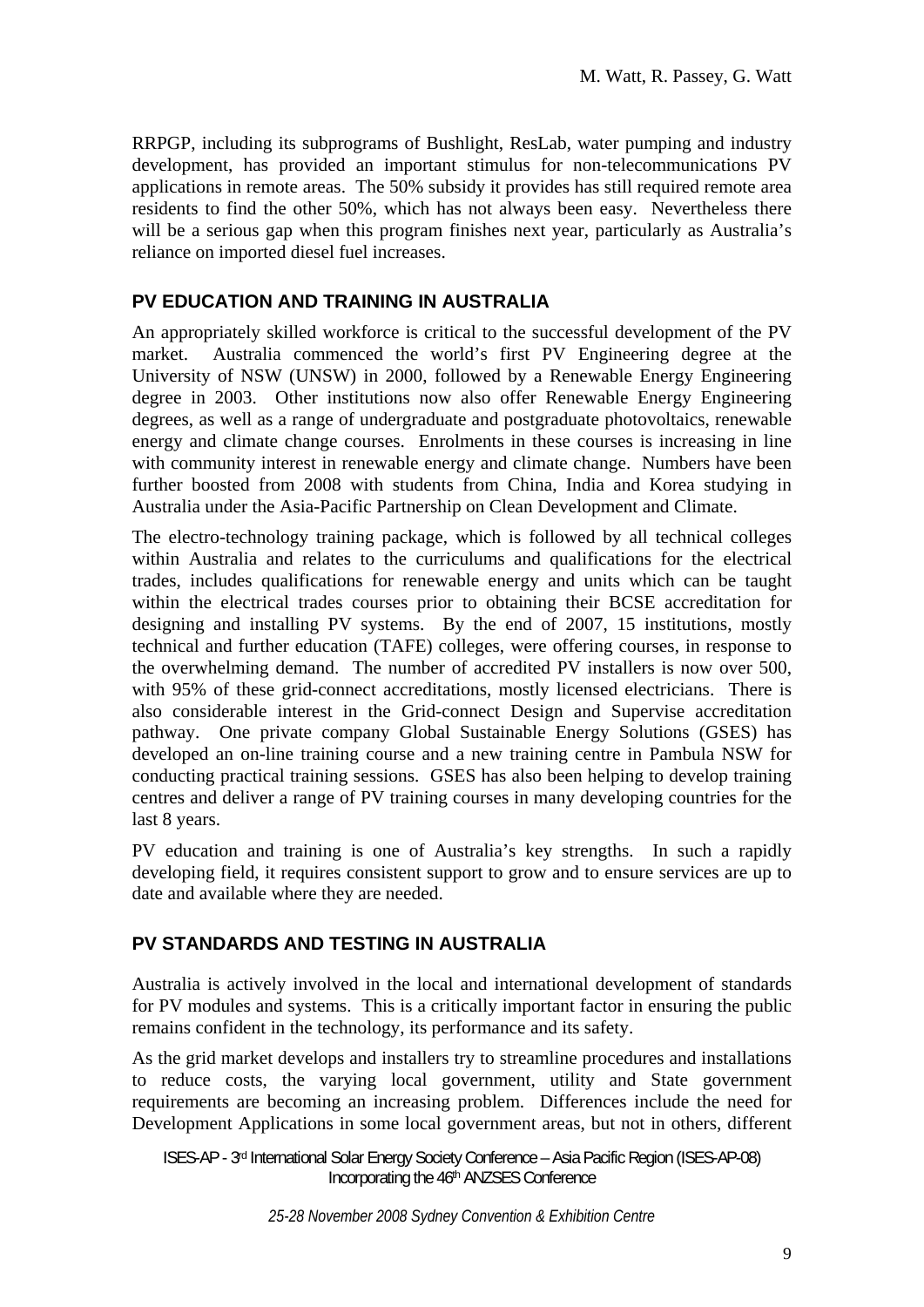building codes, OH&S and insurance requirements in each State on top of PV system warranties, different metering arrangements, and different levels of inspection for commissioning. These can add several hundred to over a thousand dollars to an installation, as well as complicating and lengthening the application process.

Solar access is also becoming an issue, with PV system owners not guaranteed that future developments will not block their sunlight. This is an issue for all solar technologies, including passive solar design. If Australia is to move towards zero emission or zero energy homes, solar access rights must be well defined and defended.

# **THE WAY FORWARD – ISSUES TO CONSIDER FOR AN AUSTRALIAN PV STRATEGY**

The discussion above has highlighted aspects which must be considered in any Australian PV Strategy. The APVA held a workshop in August 2008, aimed at identifying strategies which could be followed over the coming decade, during which time it is expected that PV costs will approach grid parity. These are summarised below. Some reflect the issues mentioned earlier in this paper, others deal with wider aspects. While some focus on government support, others either require action by the PV industry or require coordinated efforts by both the PV industry and government.

## **Consistent broad-based policy support**

Photovoltaics can be a strategic energy industry for Australia, and we can capitalise on our R&D status, our history of PV applications, our education and training services and the large potential markets locally and in the region. A coherent PV strategy agreed between governments, industry, researchers and the community is needed to drive effective and efficient development, production and deployment of PV in Australia over the next decade. Driving continued and consistent strong growth in the deployment of PV systems in the residential, commercial and off-grid markets will enable Australia to once again punch above its weight on the international PV stage. This will require policies that are strategically directed, which provide a greater level of certainty than recent policies and which are focussed on maximising local production, learning and development. This will maximise opportunities for economies of scale and price reduction, whilst ensuring robust supply channels which are buffered from exchange rates and international market dynamics, via local manufacturing, standards, uniform regulations and provision of education and training. In this way we can maximise the value of PV policies for the Australian industry and community.

### **Public awareness and education**

There is a need to educate the entire community about PV. This includes residential and commercial electricity customers, educators, community groups, the media, industry stakeholders, politicians, the finance sector and the building industry. Such education should be at an appropriate level and include: how PV systems can be installed, connected to the grid, used to replace diesel generators, operated on people's

ISES-AP - 3rd International Solar Energy Society Conference – Asia Pacific Region (ISES-AP-08) Incorporating the 46th ANZSES Conference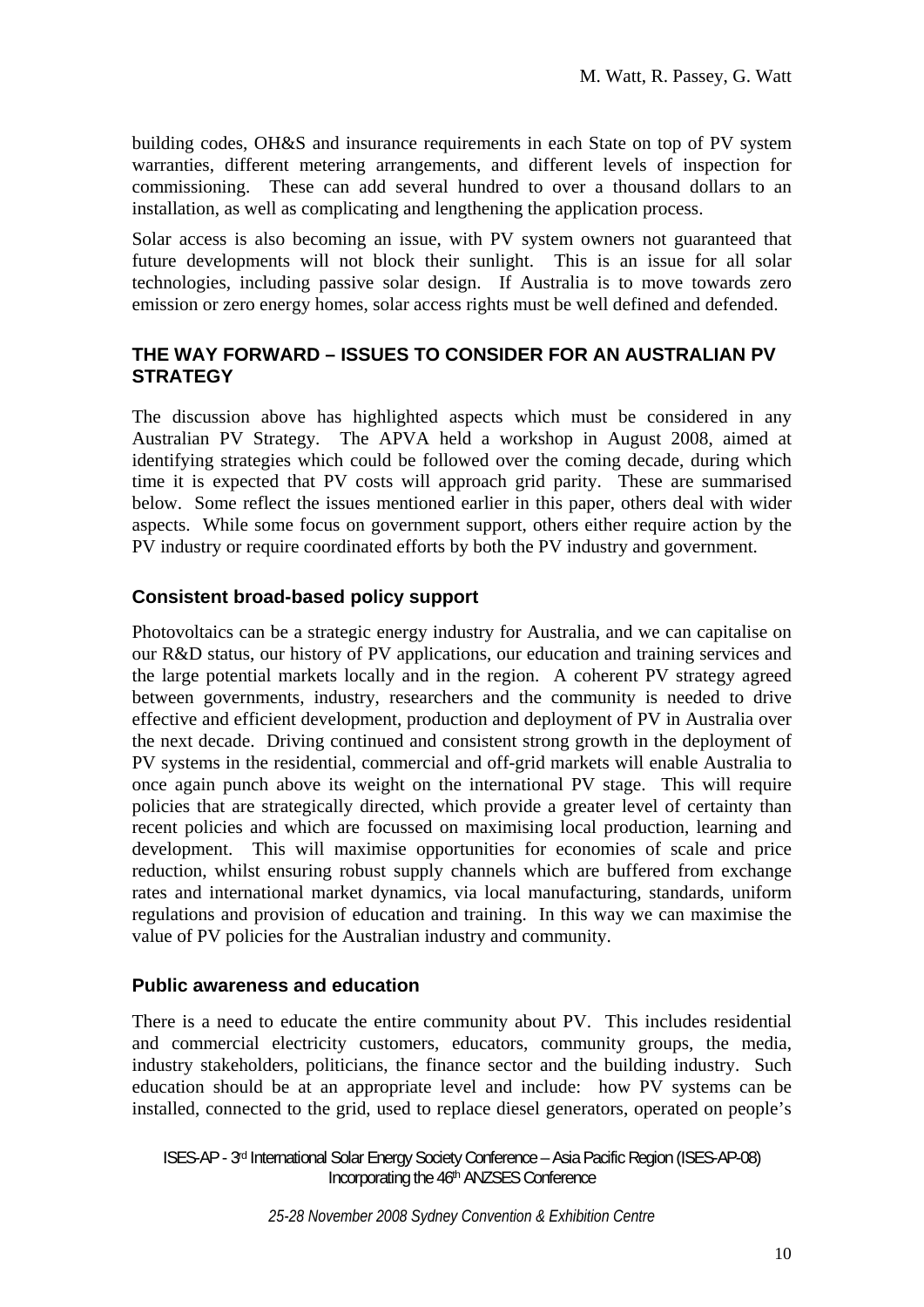homes, in their communities, in local businesses and by electricity generating companies. There is also a need to educate the community regarding other advantages including: avoiding greenhouse emissions, achieving zero energy homes, assisting with peak electricity loads and reducing diesel use and imports.

### **Business models**

There is a need for the PV industry to develop and promote business models that demonstrate the economic viability of the PV industry, providing the best outcomes per investment and which make best use of Australian Intellectual Property. Within Australia, these might include energy service providers (the ESCO model), power purchase agreements, and strategic partnerships. Globally, commercialisation models which provide returns to Australia can be drawn from other advanced technology sectors. A supportive legislative framework is a necessary precondition.

## **Research, Development and IP**

There is a need to foster, recognise and capitalise on the value of Australian PV IP. This might include funding R&D programs, rather than specific projects, within a coordinated and well planned research – industry strategy. R&D should not only focus on developing devices and systems, but also on other aspects of the supply chain, including innovative financial models and systems of ownership, methods of system delivery and installation processes, as well as maintenance and repair. In addition to R&D funding, this requires consideration of issues such as tax incentives, local development incentives, mechanisms to facilitate industry – research interactions, including treatment of IP and recognition of commercial research needs, as well as higher education training and resourcing.

### **Training & education, Quality Assurance & Standards**

In order to maintain public support, the PV industry must exhibit best practice. The relative roles of government and the PV industry in providing training, education, quality assurance and standards requires discussion.

### **REFERENCES**

Department of Environment, Water, Heritage & the Arts (DEWHA), 2008, **Watts Installed by Month to June 2008**,

http://www.environment.gov.au/settlements/renewable/pv/index.html#statistics

European PV Industries Association (EPIA), 2008, **Supplying 12% of Europe's Electricity by 2020**, Newsletter September 2008.

Frondel, M., et al., Germany's solar cell promotion: Dark clouds on the horizon. **Energy Policy** (2008), doi:10.1016/j.enpol.2008.07.026

Hodge, K., 2008, **Price Hikes to See Cost of Power Skyrocket**, The West Australian,  $4<sup>th</sup>$  April 2008.

ISES-AP - 3rd International Solar Energy Society Conference – Asia Pacific Region (ISES-AP-08) Incorporating the 46th ANZSES Conference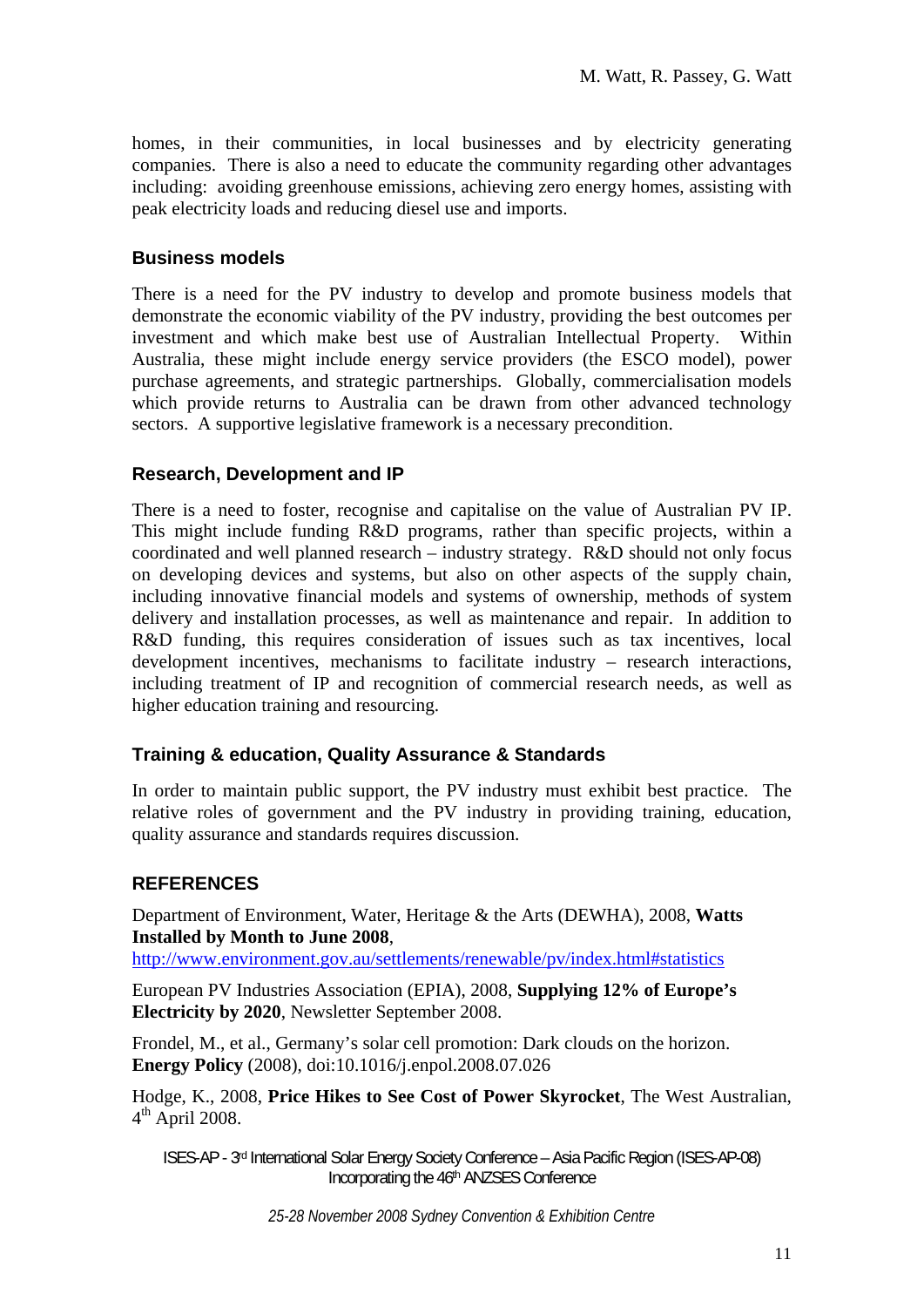IEA, 2008, **Energy Technology Perspectives 2008, Scenarios and Strategies to 2050**, International Energy Agency, Paris.

Independent Pricing & Regulatory Tribunal (IPART), 2007, **Overview of Final Report and Determination of Electricity Retail Prices in NSW from 1 July 2007 to 30 June 2010**, June 2007.

Koot, Edwin., 2008, **The Global PV Market: fasten your seatbelts. Analyses of market demand to 2010**, July 2008. Solar Plaza.com.

Marketbuzz 2008, **Annual World Solar Photovoltaic Industry Report,**  http://www.solarbuzz.com/Marketbuzz2008-intro.htm, 17 March 2008.

McLennan Magasanik Associates (MMA), 2007, **Review of REC Markets**, Report to the office of the Renewable Energy Regulator, October 2007.

Hirshman, W.P., Herig, G. & Schmela, M., 2008, *The Q Factor, Sharp and the market*, **Photon International** Issue 3/2008, March 2008, pp 140-174.

Rogol, M., 2008, *Show me the Money*, **Photon International** Issue 3/2008, March 2008, pp 101-104.

PVPS, 2008, **Trends in PV Applications. Survey report of selected IEA countries between 1992 and 2007**, Report IEA-PVPS T1 – 17: 2008.

Queensland Competition Authority (QCA), 2008, **Notified Electricity Prices 2008-09**, 30 May 2008.

Watt, M., 2000, **National Survey Report of PV Power Applications in Australia - 1999**, Prepared for the Australian PVPS Consortium, May 2000.

Watt, M., 2008, **National Survey Report of PV Power Applications in Australia - 2007**, Prepared for the Australian PV Association, May 2008.

ISES-AP - 3rd International Solar Energy Society Conference – Asia Pacific Region (ISES-AP-08) Incorporating the 46th ANZSES Conference